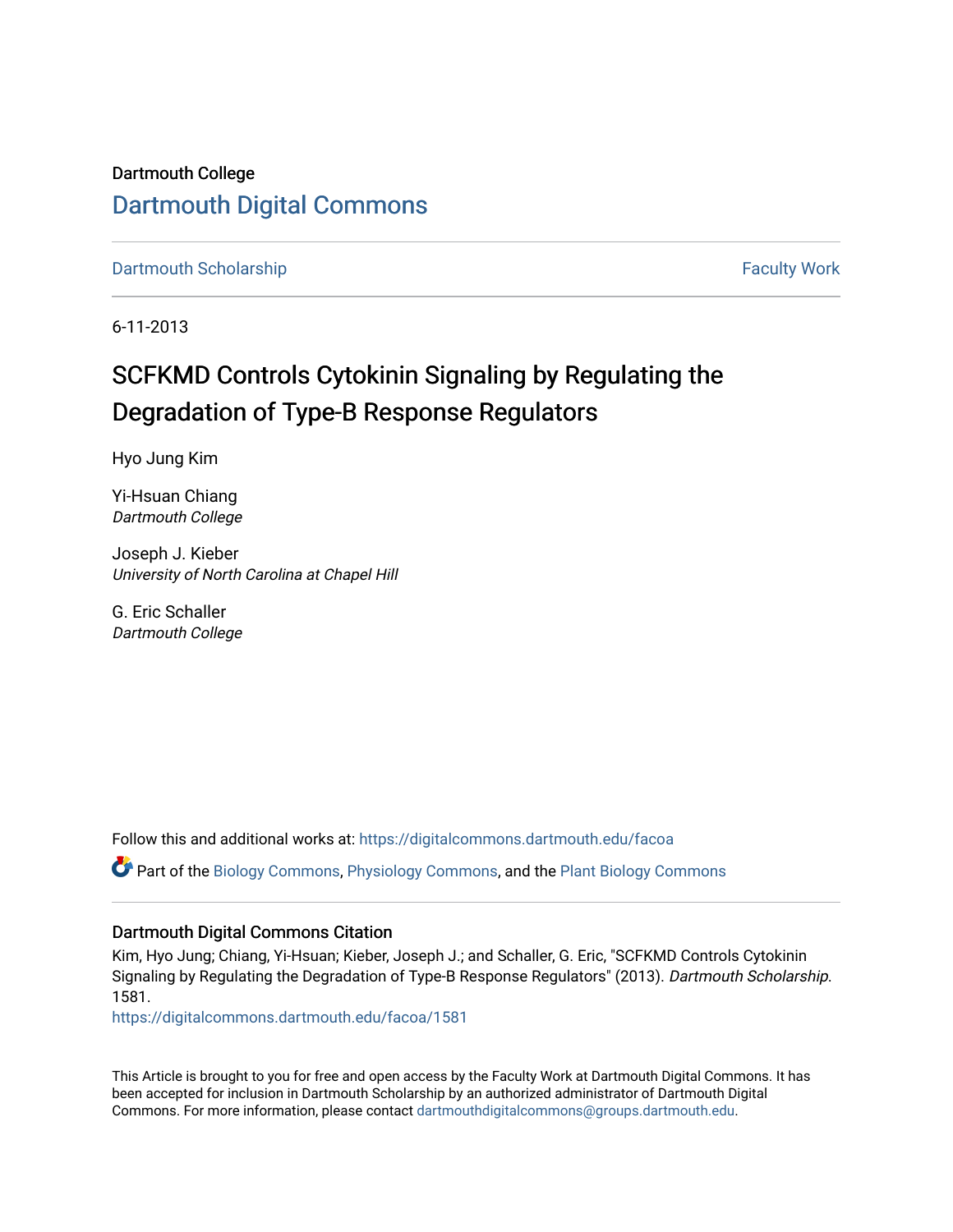# SCF<sup>KMD</sup> controls cytokinin signaling by regulating the degradation of type-B response regulators

### Hyo Jung Kim<sup>a</sup>, Yi-Hsuan Chiang<sup>a</sup>, Joseph J. Kieber<sup>b</sup>, and G. Eric Schaller<sup>a, 1</sup>

<sup>a</sup>Department of Biological Sciences, Dartmouth College, Hanover, NH 03755; and <sup>b</sup>Department of Biology, University of North Carolina at Chapel Hill, Chapel Hill, NC 27599

Edited by Richard M. Amasino, University of Wisconsin-Madison, Madison, WI, and approved May 6, 2013 (received for review January 8, 2013)

Cytokinins are plant hormones that play critical roles in growth and development. In Arabidopsis, the transcriptional response to cytokinin is regulated by action of type-B Arabidopsis response regulators (ARRs). Although central elements in the cytokinin signal transduction pathway have been identified, mechanisms controlling output remain to be elucidated. Here we demonstrate that a family of F-box proteins, called the KISS ME DEADLY (KMD) family, targets type-B ARR proteins for degradation. KMD proteins form an S-PHASE KINASE-ASSOCIATED PROTEIN1 (SKP1)/Cullin/ F-box protein (SCF) E3 ubiquitin ligase complex and directly interact with type-B ARR proteins. Loss-of-function KMD mutants stabilize type-B ARRs and exhibit an enhanced cytokinin response. In contrast, plants with elevated KMD expression destabilize type-B ARR proteins leading to cytokinin insensitivity. Our results support a model in which an SCFKMD complex negatively regulates cytokinin responses by controlling levels of a key family of transcription factors.

cell signaling | root development | proteasome | two-component system

Cytokinins are mitogenic plant hormones that control multiple aspects of growth and development. Cytokinins were initially discovered and named based on their ability to promote cell division of plant cells grown in culture (1). Subsequent research defined a critical role for cytokinins in regulating cell division at stem cell niches throughout the life cycle of the plant (2, 3). Cytokinins also stimulate chloroplast development, modulate shoot and root development, delay leaf senescence, and regulate abiotic and biotic stress responses (4–6).

Cytokinin signals are transmitted through a multistep histidine-to-aspartate phosphorelay system, evolutionarily related to the two-component signaling systems of prokaryotes (4, 7). In Arabidopsis, cytokinins are perceived by the three receptors ARABIDOPSIS HISTIDINE KINASE 2 (AHK2), AHK3, and AHK4, which upon perception of the cytokinin signal autophosphorylate on a conserved His residue (8, 9). The regulatory phosphoryl group is passed from receptor to a histidinecontaining phosphotransfer (AHP) protein, and from there to a type-B Arabidopsis response regulator (ARR). Phosphorylation of the Arabidopsis type-B ARR proteins modulates their ability to control gene expression as the key transcription factors in the primary response pathway (10, 11). Among the transcriptional targets of type-B ARRs are a second class of response regulators, type-A ARRs, which act as negative regulators of the signal transduction pathway (12). This model of cytokinin signal transduction has been established largely based on studies in Arabidopsis, but similar twocomponent signaling elements have been identified in other plant species such as monocot rice and the moss Physcomitrella patens, supporting a common pathway for the transmission of the cytokinin signal in land plants (13, 14). Although central elements in the cytokinin signal transduction pathway have been identified, mechanisms controlling output remain to be elucidated.

Control of protein stability through ubiquitin-mediated proteolysis has emerged as a central theme in plant growth and development over the past decade (15). E3 ubiquitin ligases have been identified that target key signaling elements for degradation in many plant hormone signaling pathways, including those for auxin, ethylene, gibberellin, and jasmonic acid (16). Identification of such a regulatory component for cytokinin signal transduction has proved elusive, although several studies suggest that the ubiquitin-proteasome system plays a role in the regulation of cytokinin signaling (17–20). Most significantly, the stability of the type-B response regulator ARR2 decreases in the presence of cytokinin, and a more stable mutant version of ARR2 enhances cytokinin sensitivity in various developmental processes (17). In this study, we identify a family of F-box proteins, designated the KISS ME DEADLY (KMD) family, that physically interact with and target type-B ARR proteins for degradation. Genetic analysis demonstrates that the KMD family members function as negative regulators of the cytokinin-signaling pathway. Thus, cytokinin joins the other classical plant hormones in having a key transcriptional regulator controlled by S-PHASE KINASE-ASSOCIATED PROTEIN1 (SKP1)/Cullin/F-box (SCF)/proteasome-mediated degradation.

#### Results

Cytokinin-Regulated KMD Genes Encode F-Box Proteins as Part of an SCF Complex. F-box proteins, which function as the specificity components within SCF-E3 ligases, are key regulators for several plant hormone-signaling pathways (15, 16). By examining microarray data (21, 22), we identified a cytokinin-regulated gene (accession no. At1g80440) encoding an F-box protein of unknown function. The protein encoded by At1g80440 contains an amino-terminal F-box motif followed by a Kelch-repeat domain that could mediate protein–protein interactions (23). We designated At1g80440 as  $KMD1$  and its homologs At1g15670, At2g44130, and At3g59940 as KMD2, KMD3, and KMD4, respectively [\(Fig. S1](http://www.pnas.org/lookup/suppl/doi:10.1073/pnas.1300403110/-/DCSupplemental/pnas.201300403SI.pdf?targetid=nameddest=SF1) A and B). Expression of the three family members KMD1, -3, and -4 exhibited a twofold reduction in transcript levels within 1 h of cytokinin treatment (Fig. 1A). The effect of cytokinin on KMD gene expression was reduced in type-B ARR double mutant arr1, arr12 (24) (Fig. 1A), indicating the necessity of these type-B ARRs for mediating the transcriptional effect of cytokinin on KMD expression. Based on normalized microarray data from the Arabidopsis electronic fluorescent pictograph (eFP) browser (25, 26), KMD family members are broadly expressed, with expression at the shoot apical meristem (especially  $K\overline{M}D1$  and  $K\overline{M}D2$ ) and at the root tip (especially KMD2 and KMD3), tissues where cytokinin regulates cell division  $(2-4)$ .

KMD proteins contain a conserved amino-terminal F-box motif (Fig.  $1B$  and Fig.  $S1B$ ). To determine if KMDs function as canonical F-box proteins, we examined their interactions with known

Author contributions: H.J.K., Y.-H.C., J.J.K., and G.E.S. designed research; H.J.K. and Y.-H.C. performed research; H.J.K., Y.-H.C., J.J.K., and G.E.S. analyzed data; and H.J.K., J.J.K., and G.E.S. wrote the paper.

The authors declare no conflict of interest.

This article is a PNAS Direct Submission.

<sup>&</sup>lt;sup>1</sup>To whom correspondence should be addressed. E-mail: [george.e.schaller@dartmouth.](mailto:george.e.schaller@dartmouth.edu) [edu](mailto:george.e.schaller@dartmouth.edu).

This article contains supporting information online at [www.pnas.org/lookup/suppl/doi:10.](http://www.pnas.org/lookup/suppl/doi:10.1073/pnas.1300403110/-/DCSupplemental) [1073/pnas.1300403110/-/DCSupplemental.](http://www.pnas.org/lookup/suppl/doi:10.1073/pnas.1300403110/-/DCSupplemental)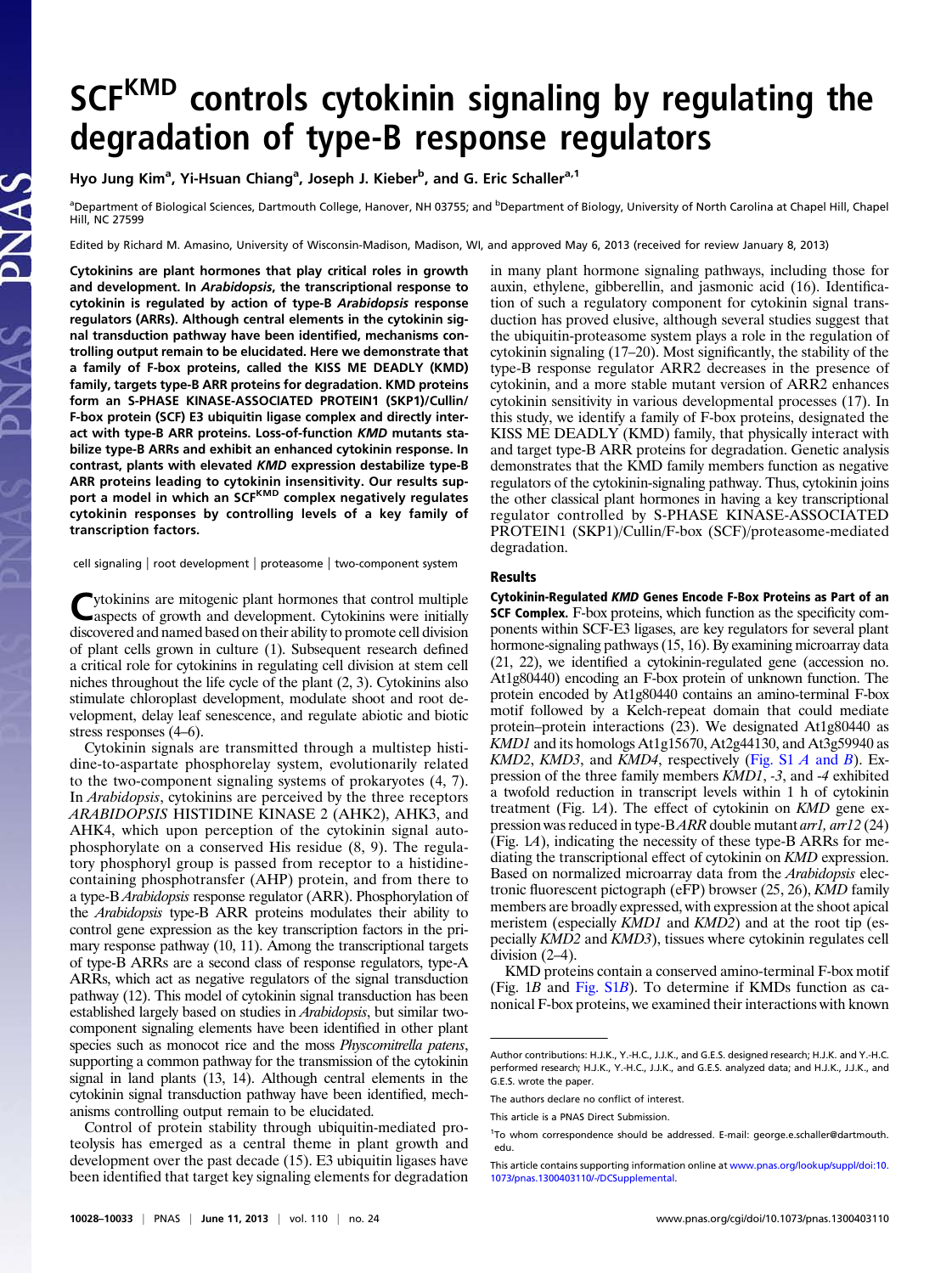

Fig. 1. Cytokinin-regulated KMD genes encode F-box proteins interacting with components of the SCF complex. (A) Fourteen-day-old wild-type (Col) and arr1,arr12 mutant seedlings were treated with 10 μM benzyladenine (BA) or a DMSO vehicle control for 1 h, and expression of KMD1, KMD2, KMD3, and KMD4 analyzed by qRT-PCR in shoots excised from the treated seedlings. Error bars are ±SD. (B) Alignment of F-box motifs from Arabidopsis F-box proteins. Identities and similarities are highlighted by black and gray, respectively. (C) BiFC analysis of KMD1-ASK1 and KMD2-ASK1 interaction. The F-box domain (KMD1<sub>F-box</sub> or KMD2<sub>F-box</sub>) is sufficient for interaction with ASK1 in mesophyll protoplast cells. (D) Coimmunoprecipitation of KMD1-HA and Cullin1-HA with ASK1-GFP based on anti-GFP immunoprecipitation from transfected protoplasts. The immunoblot was probed with anti-HA and anti-GFP antibodies. GFP served as a negative control for the immunoprecipitation.

components of the Arabidopsis SCF complex. All four of the fulllength KMD proteins interacted with ASK1, an Arabidopsis Skp1 protein of the SCF complex, in a bimolecular fluorescence complementation (BiFC) assay in protoplast cells (Fig. 1C and [Fig. S1](http://www.pnas.org/lookup/suppl/doi:10.1073/pnas.1300403110/-/DCSupplemental/pnas.201300403SI.pdf?targetid=nameddest=SF1)  $C$  [and](http://www.pnas.org/lookup/suppl/doi:10.1073/pnas.1300403110/-/DCSupplemental/pnas.201300403SI.pdf?targetid=nameddest=SF1)  $D$ ). The F-box domains of KMD1 and KMD2 were sufficient for interaction with ASK1 (Fig. 1C). The BiFC fluorescent signal was detected in both the nucleus and cytoplasm ([Fig.](http://www.pnas.org/lookup/suppl/doi:10.1073/pnas.1300403110/-/DCSupplemental/pnas.201300403SI.pdf?targetid=nameddest=SF1) 1C and Fig. [S1](http://www.pnas.org/lookup/suppl/doi:10.1073/pnas.1300403110/-/DCSupplemental/pnas.201300403SI.pdf?targetid=nameddest=SF1)D), consistent with the subcellular localization of KMD proteins ([Fig. S1](http://www.pnas.org/lookup/suppl/doi:10.1073/pnas.1300403110/-/DCSupplemental/pnas.201300403SI.pdf?targetid=nameddest=SF1)E), implying that KMD proteins may function as F-box proteins in the cytoplasm as well as in the nucleus. We performed coimmunoprecipitation analysis to confirm interactions of KMD1 within an SCF complex (Fig. 1D). Both hemagglutinin (HA)-tagged KMD1 and Cullin1 coimmunoprecipitated with green-fluorescenceprotein (GFP)-tagged ASK1, consistent with the KMD proteins functioning within a SCF complex in plant cells.

KMD Family Members Function as Negative Regulators of Cytokinin Responses. To investigate the functional role of KMDs in cytokinin signaling, we isolated transfer DNA (T-DNA) insertion mutations in the KMD1, KMD2, and KMD4 genes, and constructed single, double, and triple mutants. No full-length transcripts were detected for the mutant alleles based on RT-PCR analysis, suggesting, based on the position of the T-DNA inserts, that these represent null alleles (Fig.  $S2 \, A$  and  $B$ ). We also generated independent antisense transgenic lines using a KMD4 antisense construct in the  $kmd1,2$  background ( $kmd1,2,\alpha4$ ), which resulted in reduced tran-script levels of both KMD3 and KMD4 [\(Fig. S2](http://www.pnas.org/lookup/suppl/doi:10.1073/pnas.1300403110/-/DCSupplemental/pnas.201300403SI.pdf?targetid=nameddest=SF2)B). To examine the contributions of KMD genes to cytokinin responsiveness, the kmd mutants were examined for their inhibition of hypocotyl elongation in response to exogenous cytokinin. Single and double kmd mutants were comparable to the wild type, whereas the kmd1-1; kmd2-1; kmd4-1 (kmd1,2,4) and kmd1,2, $\alpha$ 4 mutants showed enhanced sensitivity to cytokinin, indicating genetic redundancy among these genes (Fig. 2A and [Fig. S2](http://www.pnas.org/lookup/suppl/doi:10.1073/pnas.1300403110/-/DCSupplemental/pnas.201300403SI.pdf?targetid=nameddest=SF2)C). The higher order kmd mutants also exhibited increased sensitivity to cytokinin in a root growth response assay as well as in the ability of cytokinin to induce greening and shoot formation in tissue-cultured explants, the effects in tissue culture being most pronounced in the  $kmd1,2,\alpha$ 4–2

line (Fig. 2 A–C and [Fig. S2](http://www.pnas.org/lookup/suppl/doi:10.1073/pnas.1300403110/-/DCSupplemental/pnas.201300403SI.pdf?targetid=nameddest=SF2)C). The effect of cytokinin on root development is in part due to a negative effect on root meristem size (4, 27). Consistent with this, both  $kmd1,2,4$  and  $kmd1,2,\alpha4$ lines had fewer cells in their root meristems (Fig. 2D), suggesting that the absence of endogenous KMD proteins mimics the effect of cytokinin by reducing the size of the root meristem.

We confirmed that the KMD family functions as a negative regulator for cytokinin signaling by examining transgenic lines overexpressing KMD1 and KMD2 under the constitutive cauliflower mosaic virus (CaMV) 35S promoter ([Fig. S2](http://www.pnas.org/lookup/suppl/doi:10.1073/pnas.1300403110/-/DCSupplemental/pnas.201300403SI.pdf?targetid=nameddest=SF2)D). These overexpression lines exhibited a substantially reduced cytokinin response in several physiological assays, including hypocotyl and root growth in response to cytokinin as well as in shoot initiation assays (Fig.  $2A-C$ ). Consistent with their reduced sensitivity to cytokinin in the root growth assay (4, 27), the overexpression lines exhibited larger root meristems (Fig.  $S2E$ ). Significantly, the 35S:: KMD1 and -2 lines responded normally to the ethylene precursor 1-aminocyclopropane-1-carboxylic acid (ACC) and the synthetic auxin naphthalene-1-acetic acid (NAA) (Fig.  $S2 \ F$  and  $G$ ), indicating a specificity toward cytokinin for their effect on signaling. We also expressed *KMD1* and *KMD2* using the cassava vein mosaic virus (CsVMV) promoter, which yielded higher expression levels than that mediated by the CaMV 35S promoter ([Fig. S2](http://www.pnas.org/lookup/suppl/doi:10.1073/pnas.1300403110/-/DCSupplemental/pnas.201300403SI.pdf?targetid=nameddest=SF2)D). Seedlings of the CsVMV::KMD lines were stunted and exhibited premature termination of primary root growth [\(Fig. S3](http://www.pnas.org/lookup/suppl/doi:10.1073/pnas.1300403110/-/DCSupplemental/pnas.201300403SI.pdf?targetid=nameddest=SF3)A). The shoot apical meristem (SAM) of the CsVMV::KMD lines exhibited a wild-type structure and organization, but was substantially smaller than that found in wild-type seedlings [\(Fig. S3](http://www.pnas.org/lookup/suppl/doi:10.1073/pnas.1300403110/-/DCSupplemental/pnas.201300403SI.pdf?targetid=nameddest=SF3)B). In addition, the meristems of the prematurely aborted primary roots were substantially smaller in the CsVMV::KMD lines compared with wild type ([Fig. S3](http://www.pnas.org/lookup/suppl/doi:10.1073/pnas.1300403110/-/DCSupplemental/pnas.201300403SI.pdf?targetid=nameddest=SF3)  $C$  and  $D$ ). These meristematic changes resulting from CsVMV promoter-driven overexpression of KMD1 and KMD2 are similar to those previously reported for severe mutations in the primary cytokinin signaling pathway (11, 28, 29).

To determine if the increased cytokinin sensitivity of higher order kmd mutants is associated with enhanced cytokinin signal transduction, we examined expression of the cytokinin primary response genesARR7 and ARR15 by qRT-PCR (Fig. 2E). In wild-type plants,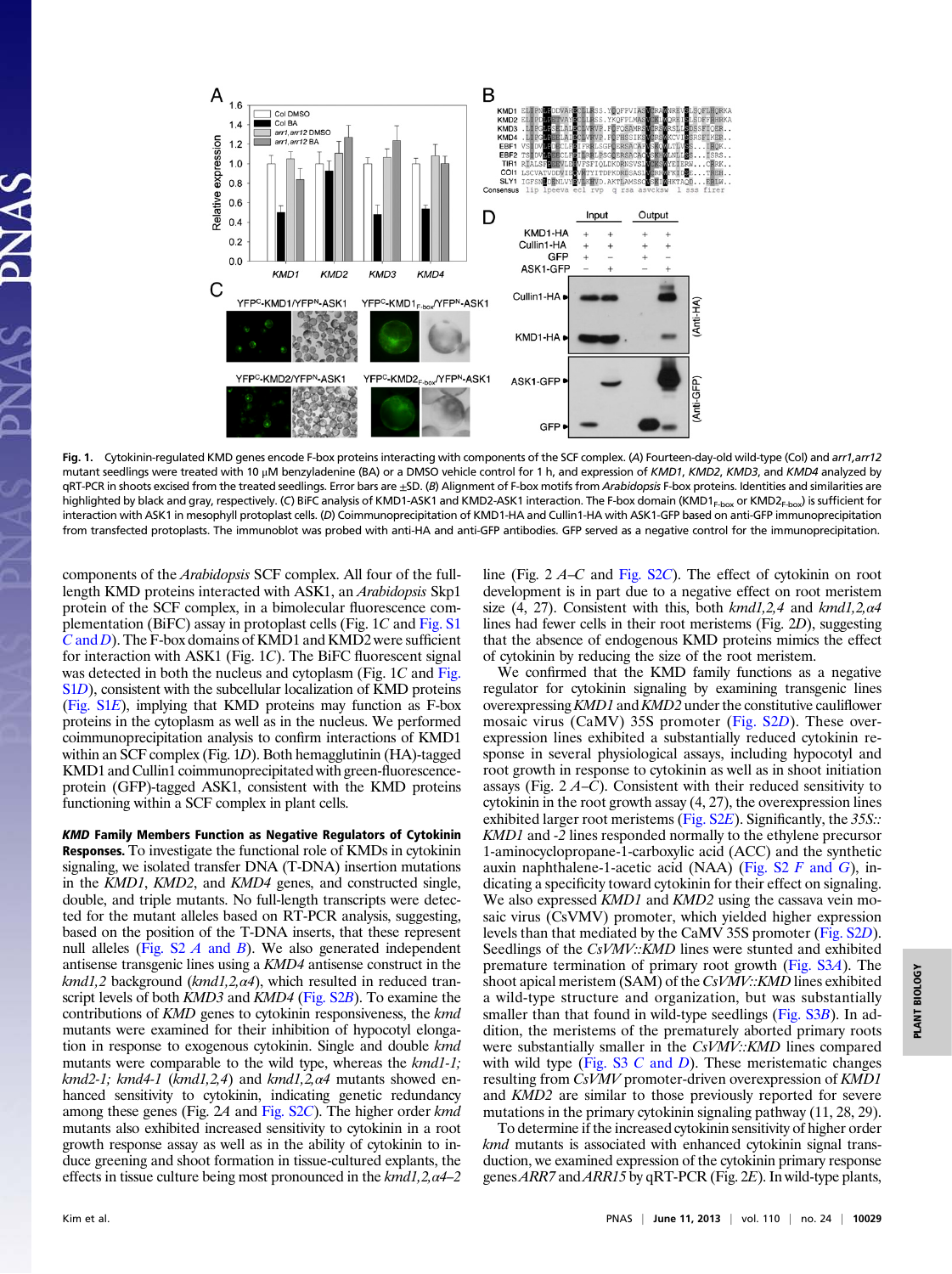

Fig. 2. Members of the KMD family negatively regulate cytokinin signaling. (A and B) Effect of cytokinin on hypocotyl (A) and root (B) growth of Col, kmd1,2,4, kmd1,2,a4 antisense lines, and KMD-overexpression lines (35S::KMD1-3, 35S::KMD1-11, 35S::KMD2-7, and 35S::KMD2-13). In A, etiolated seedlings were grown for 4 d on the indicated t-zeatin concentrations. Error bars are  $\pm$ SE (not shown if smaller than symbol;  $n \ge 20$ ). In B, seedlings were grown on vertical plates supplemented with t-zeatin under constant light. Increase in root length from day 4 through day 7 was measured. Error bars are ±SE (not shown if smaller than symbol;  $n \geq 18$ ). (C) Effect of a cytokinin on callus formation and shoot initiation. Calli were prepared from the hypocotyl tissues of the indicated lines, then incubated on shoot induction medium containing indole-3-butyric acid (0.2 mg/L) and the indicated concentrations of t-zeatin. (D) Reduced expression of the KMD family results in a decrease in root meristem size. Roots of 7-d-old seedlings of Col, kmd1,2,4, and kmd1,2,a4 antisense lines were stained with propidium iodide and visualized by confocal fluorescence microscopy, and cortex meristematic cell numbers measured. White arrows indicate the transition zone where cells leave the meristem and enter the elongation-differentiation zone. (Scale bar, 100 μm.) Asterisks indicate significant differences (P < 0.0001). Error bars are  $\pm$ SE (n  $\geq$  20). (E and F) RNA levels of ARR7 and ARR15 were analyzed by qRT-PCR in Col, kmd1,2,4, and kmd1,2,a4 antisense lines treated with 0, 10, or 100 nM t-zeatin for 1 h (E); or in Col, 35S:: KMD1-11, and 35S:: KMD2-13 lines treated with 10 μM BA or a DMSO vehicle control for 1 h, the fold change in response being indicated for the lines  $(F)$ .

ARR7 and ARR15 were induced two to fourfold by 1-h treatment with 100 nM t-zeatin. Both the  $kmd1,2,4$  and  $kmd1,2,\alpha4$  lines exhibited a greater amplitude in cytokinin-induced ARR7 and ARR15 expression compared with wild type (1.5- to twofold stronger induction; Fig.  $2E$ ), a similar change in responsiveness to what has been found with mutations in other negative regulators of the pathway (12). The molecular response to cytokinin was also altered in the 35S::KMD1 and -2 lines. The basal RNA levels of ARR7 and ARR15 were decreased compared with that in the wild type (Fig. 2F), indicating a reduced response to endogenous cytokinin in the 35S::KMD lines. Moreover, the degree of induction of the ARR genes by exogenous cytokinin was also reduced by KMD overexpression (Fig. 2F). This molecular phenotype is similar to what has been observed with mutations in other positive regulators of the cytokinin signaling pathway (11, 28, 29). Overall, these physiological and molecular results reveal that the KMD family members function as negative regulators of the cytokinin signaling pathway.

KMD Proteins Physically Interact with Type-B ARR Proteins. The similarity of *KMD* mutant phenotypes (Fig. 2) to those involving

proteins did not interact with representative members of type-A ARRs (ARR4 and ARR7), indicating that interaction with the KMD proteins is not a general characteristic of the plant response regulators. We focused our subsequent interaction analysis on ARR1 and ARR12 because genetic studies have demonstrated that these two type-B ARRs are major contributors to multiple cytokinin responses (11, 24, 30). All four KMD proteins interacted with both ARR1 and ARR12 in a BiFC assay (Fig. 3B). Strong fluorescence was detected in the nuclei of cells, consistent with the subcellular localization of type-B ARRs (32, 33). In addition, HA-tagged ARR1 or ARR12 proteins coimmunoprecipitated with a GFP-tagged KMD1 protein from extracts of transfected

type-B ARR mutations [\(Fig. S3](http://www.pnas.org/lookup/suppl/doi:10.1073/pnas.1300403110/-/DCSupplemental/pnas.201300403SI.pdf?targetid=nameddest=SF3)) (11, 24, 30, 31), suggested that these F-box proteins might target type-B ARR proteins for degradation. To test for interaction between KMD and type-B ARR proteins, yeast two-hybrid assays were performed (Fig. 3A and Fig.  $S4A$  and B). The KMD proteins interacted with ARR1 and ARR12, and to a lesser extent ARR2 and ARR10, of the subfamily-1 type-B ARRs. The KMD proteins also interacted with ARR20 of type-B ARR subfamily-3. Significantly, the KMD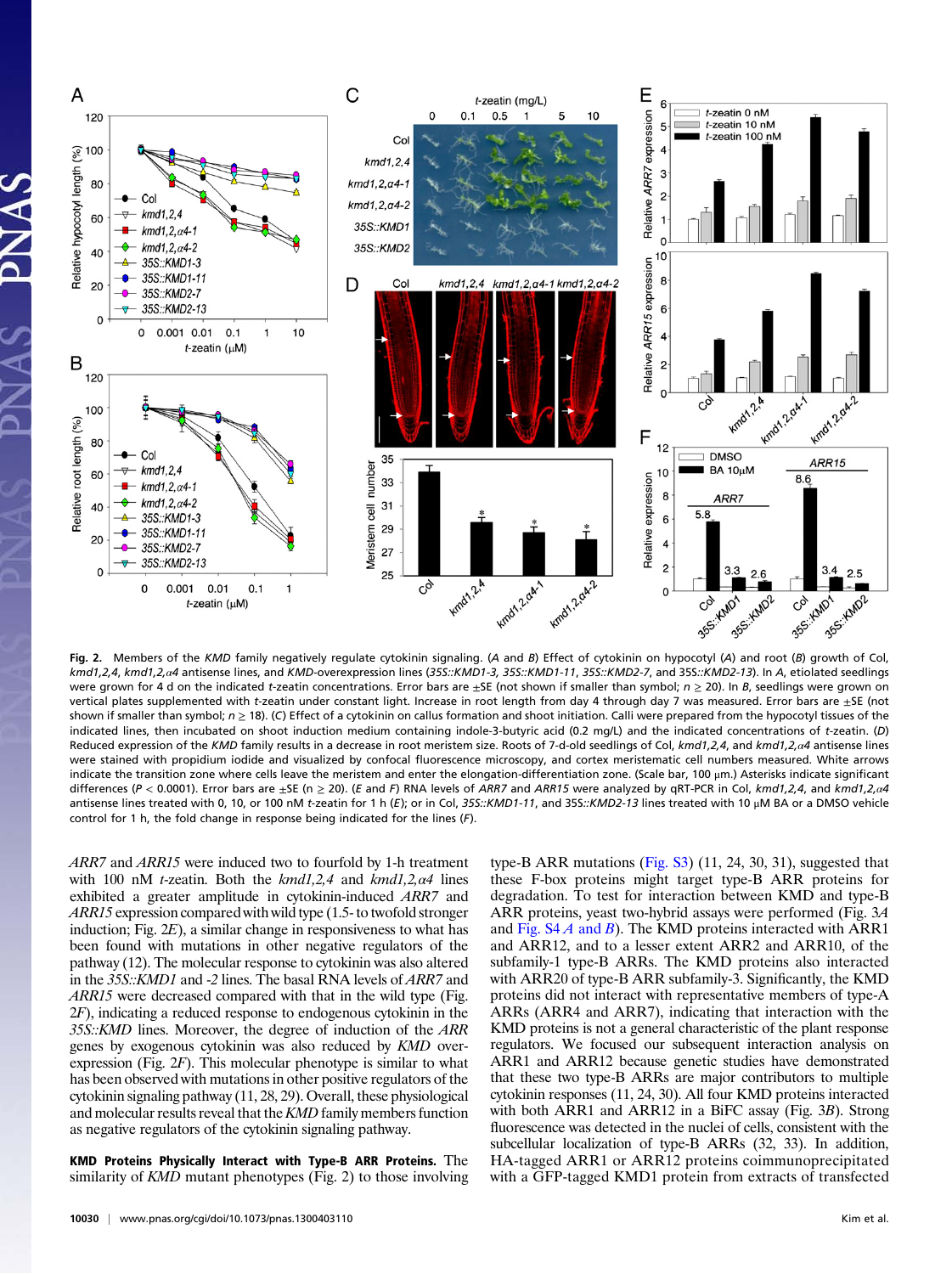

Fig. 3. KMD proteins physically interact with type-B ARR proteins. (A) Yeast two-hybrid assay between KMD proteins (KMD1 or KMD2) and type-B ARR proteins. Pairs of indicated bait and prey vectors were transformed into yeast cells. The growth of a blue yeast colony on selective medium containing X-gal indicates a positive interaction. (B) Interaction between KMD proteins and ARR1 or ARR12 in BiFC assay. The indicated constructs were cotransfected into the Arabidopsis mesophyll protoplasts. (C) Coimmunoprecipitation of type-B ARR proteins (ARR1 or ARR12) and KMD1. Protoplast cells were cotransfected with ARR1-HA or ARR12-HA along with either KMD1-GFP or a GFP control. The KMD1-GFP or GFP proteins were immunoprecipitated with an anti-GFP antibody, and an immunoblot was probed with anti-HA and anti-GFP antibodies.

protoplasts (Fig. 3C). ARR2 also interacted in vivo with KMD1 based on BiFC analysis [\(Fig. S4](http://www.pnas.org/lookup/suppl/doi:10.1073/pnas.1300403110/-/DCSupplemental/pnas.201300403SI.pdf?targetid=nameddest=SF4)C), even though this interaction was weaker based on the yeast-two hybrid analysis (Fig. 3A and [Fig. S4](http://www.pnas.org/lookup/suppl/doi:10.1073/pnas.1300403110/-/DCSupplemental/pnas.201300403SI.pdf?targetid=nameddest=SF4)A), supporting the significance of the detectable yeast-two hybrid interactions. We did not find any effect of cytokinin on the interaction of KMDs with ARRs based on yeast-two hybrid and BiFC analyses. These results indicate that multiple type-B ARRs serve as direct targets for the KMD F-box proteins. In a BiFC assay, we found that KMD1 interacted more strongly with the C-terminal domains of ARR1 and ARR12 [ARR1 (153–669) and ARR12 (133–596)] than with their receiver domains [ARR1 (1–154) and ARR12 (1–134)] [\(Fig. S4](http://www.pnas.org/lookup/suppl/doi:10.1073/pnas.1300403110/-/DCSupplemental/pnas.201300403SI.pdf?targetid=nameddest=SF4)D).

KMD1 and KMD2 Target Type-B ARR Proteins for Degradation. Protein levels of ARR1 and ARR12 increase in the presence of the proteasome inhibitor MG132 (Fig. 4A and [Fig. S5](http://www.pnas.org/lookup/suppl/doi:10.1073/pnas.1300403110/-/DCSupplemental/pnas.201300403SI.pdf?targetid=nameddest=SF5)A), consistent with their degradation being controlled by the ubiquitin/proteasome system. In addition, treatment with the protein biosynthesis inhibitor cycloheximide revealed that both ARR1 and ARR12 are unstable proteins. Interestingly, their turnover was not affected by exogenous cytokinin ([Fig. S5](http://www.pnas.org/lookup/suppl/doi:10.1073/pnas.1300403110/-/DCSupplemental/pnas.201300403SI.pdf?targetid=nameddest=SF5)A), suggesting that the lifespan of type-B ARR may contribute to its ability to propagate the cytokinin signal. To determine if type-B ARRs are targeted by KMDs for degradation in planta, we crossed transgenic lines expressing 35S::ARR1-HA, 35S::ARR2-HA, or 35S::ARR12-Myc with wild-type or 35S::KMD-GFP plants, and analyzed the abundance of type-B ARR proteins in the F1 seedlings. Elevated expression of KMD1 and KMD2 resulted in a decrease in ARR1, ARR2, and ARR12 protein levels (Fig. 4 B and C and [Fig. S5](http://www.pnas.org/lookup/suppl/doi:10.1073/pnas.1300403110/-/DCSupplemental/pnas.201300403SI.pdf?targetid=nameddest=SF5)B). Furthermore, analysis of the turnover kinetics for ARR1 indicates that elevated levels of KMD1 re-sult in an enhanced turnover rate for ARR1 ([Fig. S5](http://www.pnas.org/lookup/suppl/doi:10.1073/pnas.1300403110/-/DCSupplemental/pnas.201300403SI.pdf?targetid=nameddest=SF5)C). MG132 retarded degradation of ARR1 in the KMD1 overexpression line ([Fig. S5](http://www.pnas.org/lookup/suppl/doi:10.1073/pnas.1300403110/-/DCSupplemental/pnas.201300403SI.pdf?targetid=nameddest=SF5)D), consistent with degradation being mediated by the ubiquitin/proteasome pathway. Based on the overexpression analysis, KMD1 was more effective than KMD2 in targeting type-B ARRs for degradation. Consistent with a role for KMD proteins in controlling type-B ARR levels, we also found that the ARR1 protein is more abundant in the  $kmd1,2,\alpha4$  lines ([Fig.](http://www.pnas.org/lookup/suppl/doi:10.1073/pnas.1300403110/-/DCSupplemental/pnas.201300403SI.pdf?targetid=nameddest=SF5) 4D and Fig. [S5](http://www.pnas.org/lookup/suppl/doi:10.1073/pnas.1300403110/-/DCSupplemental/pnas.201300403SI.pdf?targetid=nameddest=SF5)E), providing a mechanistic basis for why these lines display enhanced cytokinin sensitivity (31). Because no changes in ARR1 and ARR12 transcript levels were observed in these lines (Fig. 4 B–D), our results are consistent with the KMDs mediating the



Fig. 4. KMD1 and KMD2 target type-B ARR proteins for degradation. (A) Proteasome-dependent degradation of ARR1 and ARR12. Mesophyll protoplasts from 35S::ARR1-HA or 35S::ARR12-Myc lines were incubated for 3 h in the presence or absence of the proteasome inhibitor MG132 and protein extracts analyzed by immunoblotting. α-Tubulin served as a loading control. (B and C) Overexpression of KMD1 and KMD2 results in reduced protein levels of ARR1 (B) and ARR12 (C). Protein levels of the tagged proteins were determined by immunoblot analysis using anti-HA and anti-Myc antibodies, with α-tubulin as the loading control. Transcript levels for transgenes were detected using HA- or Myc-tag–specific primers by RT-PCR, with β-tubulin as the loading control. (D) Decreased expression of the KMD family results in increased protein levels of ARR1. Immunoblot detection of ARR1-HA in 10-dold wild-type and  $kmd1.2.\alpha4$  seedlings, with  $\alpha$ -tubulin as the loading control is shown. Each lane represents a protein sample from independent seedlings. (E) Degradation of ARR1 and ARR12 is not dependent on the conserved phosphorylation target Asp. The predicted phosphorylation target residues<br>on ARR1 and ARR12 were mutated to Asn (*ARR1<sup>D89N</sup>; ARR12<sup>D69N</sup>)*, and stability was examined in the presence or absence of KMD1 overexpression.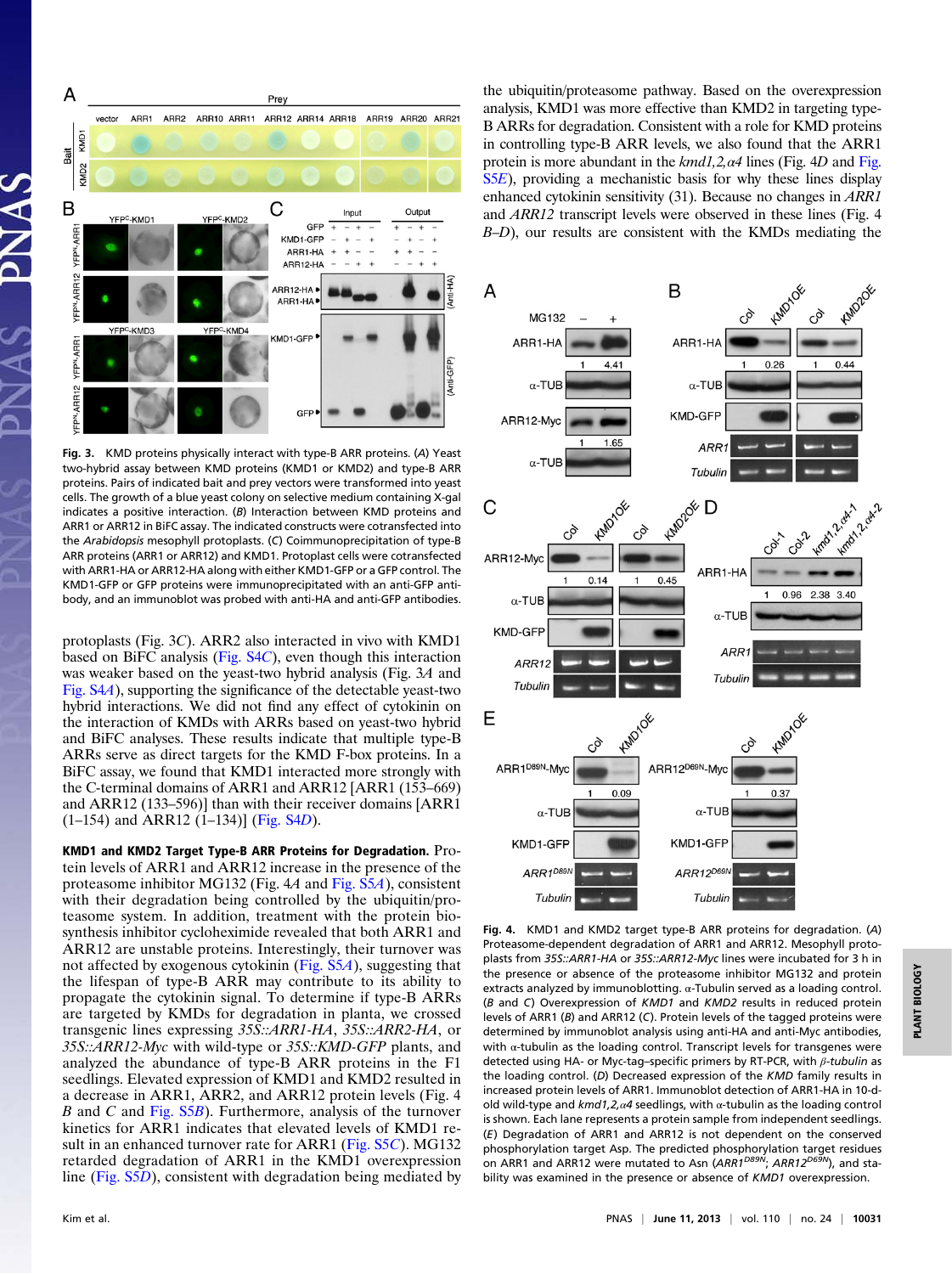posttranslational degradation of type-B ARRs. To investigate whether canonical phosphoregulation of type-B ARRs is necessary for their SCF<sup>KMD</sup>-mediated degradation in planta, we generated  $ARR1^{Asp89Asn}$  (ARR1<sup>D89N</sup>) and ARR12<sup>D69N</sup>, in which the phosphotransfer to ARR1 and ARR12 is predicted to be abolished due to mutation of the conserved Asp in the receiver domain (34, 35). The levels of ARR1<sup>D89N</sup> and ARR12<sup>D69N</sup> decreased in the presence of overexpressed KMD1 (Fig. 4E), suggesting that a cytokinin-induced phosphorelay to this conserved residue is not required for the SCF<sup>KMD</sup>-mediated degradation of ARR1 and ARR12.

#### Discussion

We demonstrate a role for F-box proteins in regulating the cytokinin signal transduction pathway, identifying type-B ARR transcription factors as targets of the "orphan" KMD F-box proteins. A model integrating SCF<sup>KMD</sup> into the cytokinin sig-naling pathway is shown in [Fig. S6](http://www.pnas.org/lookup/suppl/doi:10.1073/pnas.1300403110/-/DCSupplemental/pnas.201300403SI.pdf?targetid=nameddest=SF6)A. SCF<sup>KMD</sup> interacts with and targets multiple type-B ARRs for degradation, notably the subfamily-1 members that mediate the majority of the cytokinin transcriptional response in Arabidopsis (11, 30, 35), changes in type-B ARR protein levels serving to regulate the cytokinin responsiveness of the plant. Consistent with this model are our data demonstrating that  $(i)$  loss-of-function mutations in the KMD family result in an enhanced sensitivity of plants to cytokinin,  $(ii)$  overexpression of  $KMD$  family members results in a decreased sensitivity of plants to cytokinin, *(iii)* KMDs physically interact with type-B ARRs, and  $(iv)$  the loss- and gain-offunction *kmd* mutant phenotypes correlate with changes in type-B ARR protein levels. Type-B ARRs are predicted to be direct targets of the KMD family based on the specificity of Fbox proteins for their ubiquitination targets, our interaction data, and the proteasome-dependent turnover of type-B ARRs. The cytokinin signaling pathway is conserved in plants (13), and homologs to KMDs exist in the monocot rice ([Fig. S1](http://www.pnas.org/lookup/suppl/doi:10.1073/pnas.1300403110/-/DCSupplemental/pnas.201300403SI.pdf?targetid=nameddest=SF1)A) as well as the mosses P. patens (XP\_001756872) and Selagenella moellendorffii (XP\_002983138), supporting the broad conservation of this regulatory mechanism for controlling the cytokinin transcriptional output among the land plants.

Our results, coupled with prior analyses of type-A and type-B ARR stability, point to a central role of the ubiquitin-proteasome pathway in controlling the protein levels of two families of plant response regulators. A subset of type-A response regulators, which act as negative regulators of the cytokinin signaling pathway, are stabilized in response to cytokinin (20). In addition, proteasomedependent degradation of ARR2, a type-B ARR, is enhanced by cytokinin-induced phosphorylation of the conserved Asp residue in the receiver domain (17). The two-component signaling system is evolutionarily ancient (36), and our study points to how plants, like bacteria, use degradation of response regulators as a pivotal mechanism for transcriptional regulation (37, 38). Plants, unlike bacteria, accomplish this by using the eukaryotic-specific ubiquitinproteasome system.

Several additional studies implicate the ubiquitin-proteasome in the control of cytokinin signaling. Mutants of REGULATORY PARTICLE NON-ATPASE12 (RPN12), which is a subunit of proteasome regulatory structures, exhibit reduced cytokinin sensitivity, indicating that the 26S proteasome is required to degrade one or more repressors of cytokinin action in plants (19). Candidates for such a repressor include type-A ARRs as well as KMD proteins identified here.More recently, AUXIN UP-REGULATED F-BOX PROTEIN 1 (AUF1) was identified in the search for components of the ubiquitin-proteasome pathway that affect cytokinin signaling (18). No effects of  $AUFI$  mutants were found on type-B ARR protein levels, suggesting that the role of AUF1 in cytokinin signaling is indirect, potentially via cross-talk through the auxin signaling pathway. Significantly, we found that the effects of KMD loss- and gain-of-function mutations are specific for cytokinin, mutant seedlings responding normally to auxin, based on

several physiological assays, demonstrating the specificity of SCF<sup>KMD</sup> toward the cytokinin signaling pathway.

Activity of response regulators such as type-B ARRs is typically regulated by phosphorylation of a conserved Asp residue within the receiver domain, phosphorylation thought to induce conformational changes that activate type-B ARRs (31, 39, 40).<br>However, based on our analysis, SCF<sup>KMD</sup> appears to regulate stability of type-B ARRs in a phospho-Asp-independent manner. This is consistent with known characteristics for type-B ARR turnover which, with the exception of ARR2 (17), is not affected by<br>cytokinin treatment. An ability of SCF<sup>KMD</sup> to mediate degradation of both inactive and activated forms of type-B ARRs could serve two purposes based on well-established models for signal transduction  $(Fig. S6B)$  $(Fig. S6B)$  $(Fig. S6B)$  (41). First, SCF<sup>KMD</sup> could regulate the abundance of type-B ARRs, thereby determining the threshold level for a cytokinin response, a mechanism that may facilitate cross-talk with other signaling pathways; for example, expression of KMD1, -3, and -4 exhibits circadian dependence in response to light and temperature (25, 26, 42), and could thus regulate the interaction between cytokinin and the circadian clock  $(43)$ . Second, SCF<sup>KMD</sup> could remove activated type-B ARRs, thereby preventing continued transcriptional activation by cytokinin. In its simplest form, this suggests a "timer" model for transcriptional regulation, the stability and lifespan of the active type-B ARR modulating its signal output. Differences in the efficacy of the KMD family members in targeting type-B ARRs for degradation may allow for fine tuning of cytokinin responses; differences in efficacy have also been observed in the EIN3 BINDING F-BOX1 (EBF1) F-box family that target the ETHYLENE-INSENSITIVE3 (EIN3) transcription factor family to control the ethylene response, EBF2 being more effective than EBF1 based on overexpression analysis (44, 45). Although we do not observe an effect of cytokinin on KMDmediated degradation of type-B ARRs, KMD interaction with the C-terminal portion of type-B ARRs suggests the DNA-binding/ activation domain of the transcription factor may play a role in its degradation. In animals and bacteria, transcriptional activation domains often overlap with the degrons that target the transcription factor for proteolysis, such that activation is closely linked to degradation (41).

With the identification of a role for  $SCF^{KMD}$ , cytokinin joins the other classical phytohormones auxin, jasmonate, ethylene, and gibberellin in having key transcriptional regulators controlled by SCF/proteasome-mediated degradation (16, 46, 47). The role of degradation in the cytokinin signaling pathway, however, differs from that in these other hormonal signaling pathways. Auxin, jasmonate, and gibberellin all target transcriptional repressors for degradation. Ethylene, like cytokinin, employs a transcriptional activator (EIN3), but EIN3 is ubiquitinated and degraded in the absence of ethylene, stabilization of EIN3 in the presence of ethylene leading to activation of ethylene-response genes. In contrast, type-B ARRs functioning in cytokinin signaling are present in the absence of cytokinin but undergo continuous proteolysis. Although the mechanisms used for transcriptional control vary among these five phytohormones, constants are a role for SCF/proteasomemediated degradation and a targeting of key elements involved in transcription as a means of modulating signal output.

#### Materials and Methods

Plant Materials and Growth Conditions. Arabidopsis thaliana Columbia (Col-0) ecotype was the parent strain for mutants and transgenic lines. The kmd1-1 (SALK\_008497) and kmd4-1 (SALK\_080249) T-DNA insertion lines were obtained from the Salk T-DNA insertion collections (48), and kmd2-1 (GABI-KAT 079A01) plants were obtained from the GABI-KAT T-DNA insertion collection [\(http://www.gabi-kat.de\)](http://www.gabi-kat.de). The genotype of each line was confirmed by PCR-based methodology ([Table S1\)](http://www.pnas.org/lookup/suppl/doi:10.1073/pnas.1300403110/-/DCSupplemental/pnas.201300403SI.pdf?targetid=nameddest=ST1). For detailed description on the growth conditions, see [SI Materials and Methods](http://www.pnas.org/lookup/suppl/doi:10.1073/pnas.1300403110/-/DCSupplemental/pnas.201300403SI.pdf?targetid=nameddest=STXT).

Cytokinin Growth and Molecular Response Analyses. Hypocotyl and root growth analysis was performed as described previously (11) and hypocotyl and root